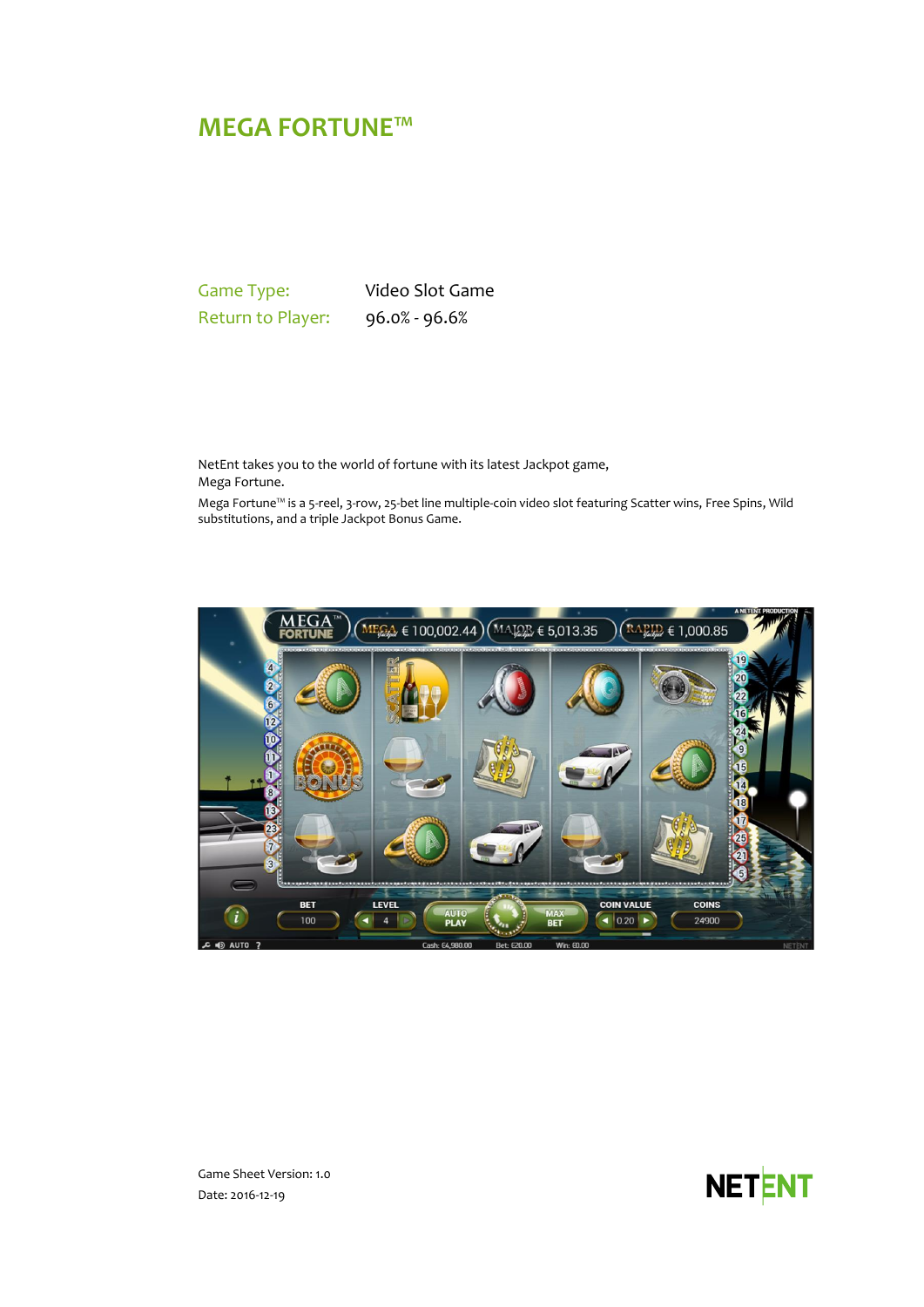## **ABOUT MEGA FORTUNE™** Mega Fortune™ Game Sheet

2/10

| <b>GENERAL INFORMATION</b>                                                    |                                                                                                                                                                                                                                                                                                                                                                                                                                                                                                                     |  |  |
|-------------------------------------------------------------------------------|---------------------------------------------------------------------------------------------------------------------------------------------------------------------------------------------------------------------------------------------------------------------------------------------------------------------------------------------------------------------------------------------------------------------------------------------------------------------------------------------------------------------|--|--|
| Game Type                                                                     | Video Slot Game                                                                                                                                                                                                                                                                                                                                                                                                                                                                                                     |  |  |
| Reel Type                                                                     | <b>Spinning Reels</b>                                                                                                                                                                                                                                                                                                                                                                                                                                                                                               |  |  |
| Reels, Lines                                                                  | 5 reels, 3 rows, 25 bet lines (fixed)                                                                                                                                                                                                                                                                                                                                                                                                                                                                               |  |  |
| Default Bet Levels                                                            | $1 - 4$                                                                                                                                                                                                                                                                                                                                                                                                                                                                                                             |  |  |
| Default Coin Values $(\epsilon)$                                              | 0.01, 0.02, 0.05, 0.1, 0.2, 0.5                                                                                                                                                                                                                                                                                                                                                                                                                                                                                     |  |  |
| Default Min / Max Bet $(\epsilon)$                                            | 0.01/50                                                                                                                                                                                                                                                                                                                                                                                                                                                                                                             |  |  |
| Minimum Free Round Values<br>(Please check your current free<br>round values) | Bet level 1, 25 bet lines, €0.01 coin value (cost €0.25)                                                                                                                                                                                                                                                                                                                                                                                                                                                            |  |  |
| <b>GAME FEATURES</b>                                                          |                                                                                                                                                                                                                                                                                                                                                                                                                                                                                                                     |  |  |
|                                                                               | Free Spins with multiplier x1-x5<br>Bonus game<br>Wild Substitution<br>1 Pooled Jackpot<br>2 Local Jackpots                                                                                                                                                                                                                                                                                                                                                                                                         |  |  |
| <b>PAYOUT</b>                                                                 |                                                                                                                                                                                                                                                                                                                                                                                                                                                                                                                     |  |  |
| Return to Player                                                              | 96.0% - 96.6%                                                                                                                                                                                                                                                                                                                                                                                                                                                                                                       |  |  |
| Default Maximum Win                                                           | €100 000 / 200 000 coins - on a single bet line                                                                                                                                                                                                                                                                                                                                                                                                                                                                     |  |  |
| Hit Frequency                                                                 | 52.6%                                                                                                                                                                                                                                                                                                                                                                                                                                                                                                               |  |  |
| <b>RESPONSIBLE GAMING</b>                                                     |                                                                                                                                                                                                                                                                                                                                                                                                                                                                                                                     |  |  |
| Player Limits                                                                 | • Player and casino operator can set the following play limits: Bet & loss<br>per session, day, week or month. Block all play for a specified period<br>of time. Restrict session play length in minutes.<br>Playing for real is restricted by player account funds (i.e. cannot play<br>٠<br>for credit).<br>(Italy jurisdiction only) Player can initially have a maximum of 1.000 $\epsilon$ in<br>٠<br>the wallet. Since each game is a user session, the player's wallet may<br>exceed this limit during play. |  |  |
| Other                                                                         | Play for Fun<br>٠<br>Variable coin values<br>Variable bet levels<br>G4 mode                                                                                                                                                                                                                                                                                                                                                                                                                                         |  |  |
| <b>TECHNICAL INFORMATION</b>                                                  |                                                                                                                                                                                                                                                                                                                                                                                                                                                                                                                     |  |  |
| Game ID                                                                       | megafortune not mobile (basic wallet)<br>megafortune not mobile sw (seamless wallet)                                                                                                                                                                                                                                                                                                                                                                                                                                |  |  |
| Display Resolution                                                            | 1280 x 720                                                                                                                                                                                                                                                                                                                                                                                                                                                                                                          |  |  |
| Aspect Ratio                                                                  | 16:9                                                                                                                                                                                                                                                                                                                                                                                                                                                                                                                |  |  |
| Technology                                                                    | HTML5                                                                                                                                                                                                                                                                                                                                                                                                                                                                                                               |  |  |
| Deployment                                                                    | Refer to CasinoModule Help for information about launching<br>CasinoModule games.                                                                                                                                                                                                                                                                                                                                                                                                                                   |  |  |

Copyright © 2016 NetEnt Product Services Ltd. This document and its contents are protected under International copyright law. Any unauthorised publication, copying, lending or reproduction is strictly prohibited.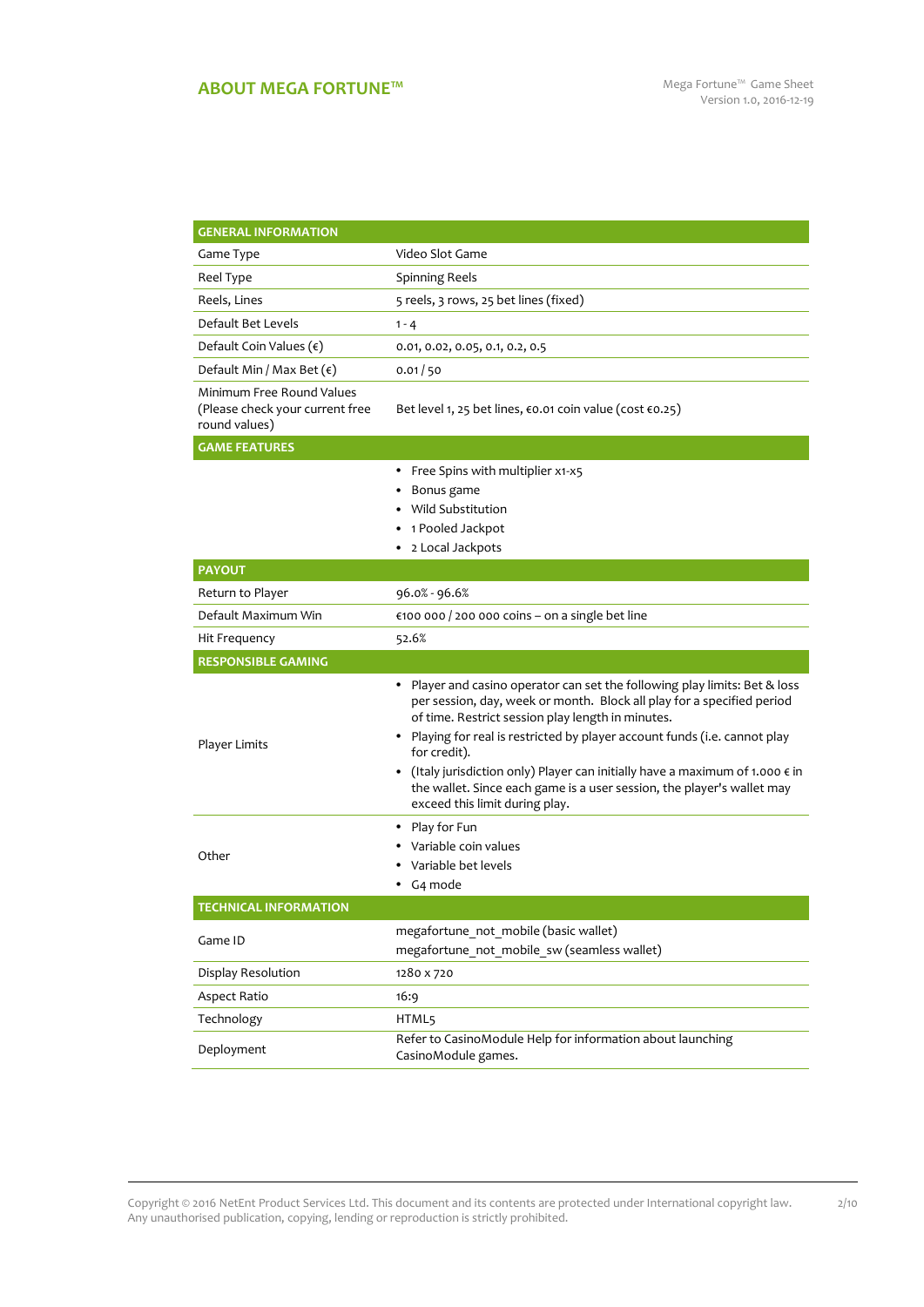<span id="page-2-0"></span>

Video slot elements

## **Game Theme & Graphics**

Mega Fortune™ comprises three main elements - video display area, keypad area, and game panel.

- **Video display area.** The main game and Bonus Game are played in this upper area. In addition, the paytable button is displayed in this area.
- **Keypad.** The keypad shows the current bet level (i.e. number of coins wagered per bet line), the current number of bet lines, the available cash in coins, and the current coin value. This area also contains the main game buttons used to select the bet level, bet lines, coin value, and start the game.
- **Game panel.** The game panel at the bottom houses the buttons for the game settings menu, audio, game rules, and autoplay. This area also displays the player's account information and alternates between showing the available cash, current bet, amount won, and player mode (when in Play for Fun mode).



Game screen, showing all bet lines

### **Main Game**

Players can select the coin value, number of bet lines and bet level before spinning the reels.

 **Game Actions.** The buttons on the key pad perform the different game actions:

|                          | Clicking the left and right arrows increases<br>and decreases the bet level (i.e. number of<br>coins per bet line) by 1. To increase or<br>decrease faster, the player can click and drag<br>the slider below. |
|--------------------------|----------------------------------------------------------------------------------------------------------------------------------------------------------------------------------------------------------------|
|                          | Clicking the Spin button starts a game round<br>at the current bet level.                                                                                                                                      |
| <b>MAX</b><br><b>BET</b> | Clicking this button changes the bet level to<br>4, and starts a game round with all 25 bet<br>lines selected.                                                                                                 |
| 0.05                     | Clicking the left and right arrows increases<br>and decreases the coin value. To increase or<br>decrease faster, the player can click and drag<br>the slider below.                                            |
| <b>AUTO</b>              | Clicking AUTOPLAY automatically plays the<br>game for the selected number of rounds.                                                                                                                           |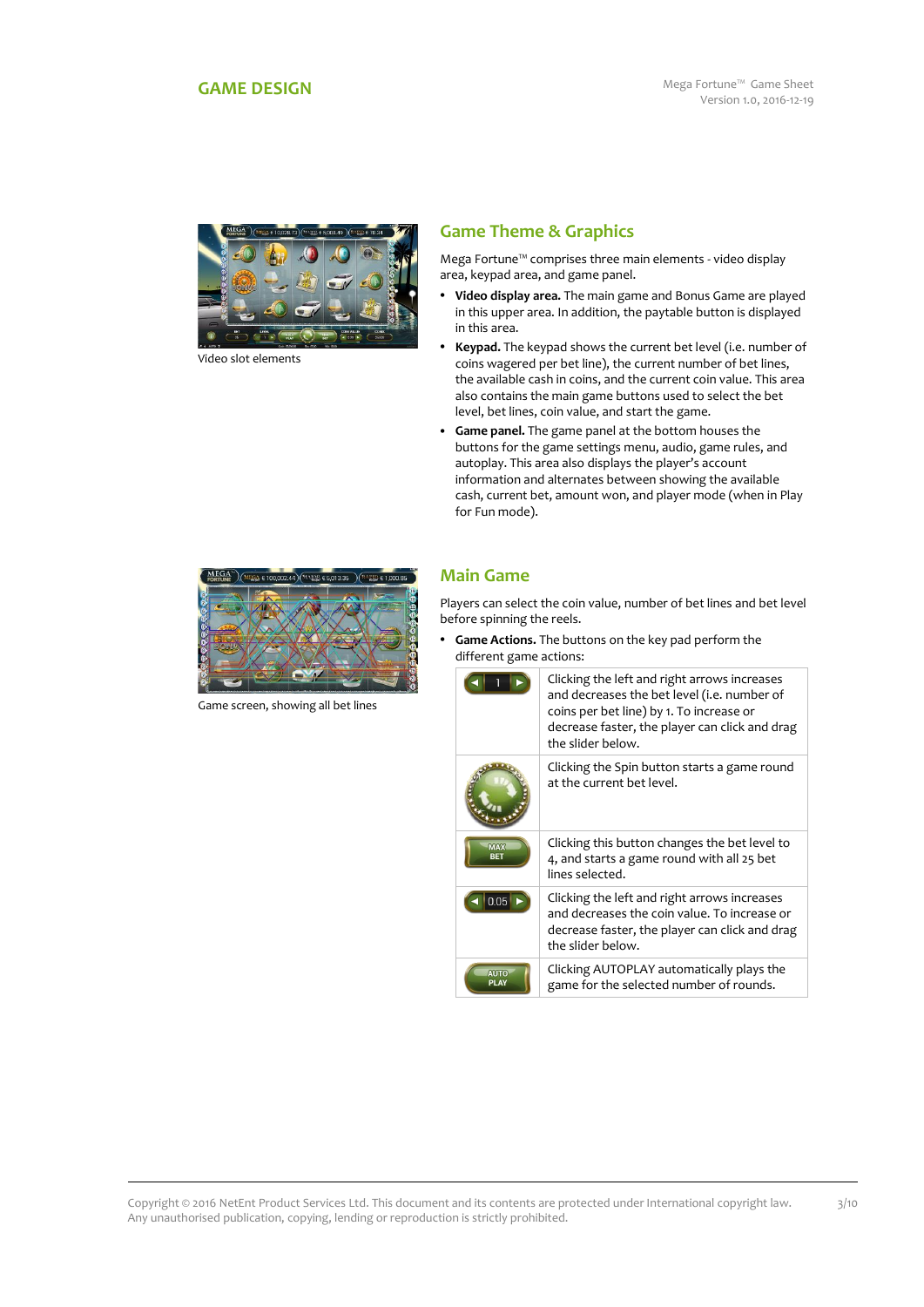

**Wild Substitution**

Wild symbols are animated: The speedboat jets off into the distance, jumping waves and leaving sea spray in its wake.

- **Substitution.** Wilds substitute for any other symbol (except Scatter and Bonus symbols) to complete winning bet lines.
- **Win value.** When Wild symbols appear on a winning bet line, making a valid substitution, they multiply the win by 5.

Wild symbol



Scatter symbol



Clickable Scatters award number of Free Spins and Multiplier

## **Scatters and Free Spins**

Mega Fortune™ features Scatter wins and clickable Scatter symbols that reveal the win multiplier and number of Free Spins awarded.

- **Scatter wins.** The game pays out on 3 or more Scatters.
- **Free Spins feature.** The Free Spins feature is activated when players get 3 or more Champagne Scatter symbols. "Select a Scatter" text prompts players to click one of the symbols, and the number of Free Spins and Free Spins win-multiplier to be awarded is displayed; for example, 8 Free Spins, 1x multiplier.
- **Free Spins mode.** Players click the Start Free Spins button to enter Free Spins mode. Free Spins are played with the same bet level and number of lines as the game that triggered the Free Spins. A dynamic sign informs players on the remaining Free Spins, and the current multiplier applied to Free Spin wins. This is updated each time the Free Spins feature is triggered and new Free Spins or multiplier are won.
- **Free Spin wins.** All wins pay the win multiplied by the win multiplier (1-5) displayed in the game. This excludes Bonus Game wins and additional Free Spins. At the end of Free Spins, the total winnings are added to the player's cash.
- **Free Spins trigger.** 2 or more Scatters during a Free Spins round activate additional Free Spins or multiplier. Players click a Scatter symbol to reveal the number of additional Free Spins or multiplier. Additional Free Spins or multipliers are added to the current Free Spins or multiplier (up to a maximum of 5x multiplier).



The Bonus Game features 3 wheels, and 3 progressive Jackpots. The 2 smaller local Jackpots give an excellent incentive to play, but the third global Jackpot is something quite special: a payout of four million euros (expected value)!

The aim of the Bonus Game is to stop the wheel spin so that the pointer rests on an arrow. Arrows progress the player onto even greater Jackpot win chances. In this Bonus Game, the player can win either a Jackpot or a fixed coin value.

**Bonus game trigger.** 3 Bonus symbols on an activated bet line



Bonus Game

Copyright © 2016 NetEnt Product Services Ltd. This document and its contents are protected under International copyright law. Any unauthorised publication, copying, lending or reproduction is strictly prohibited.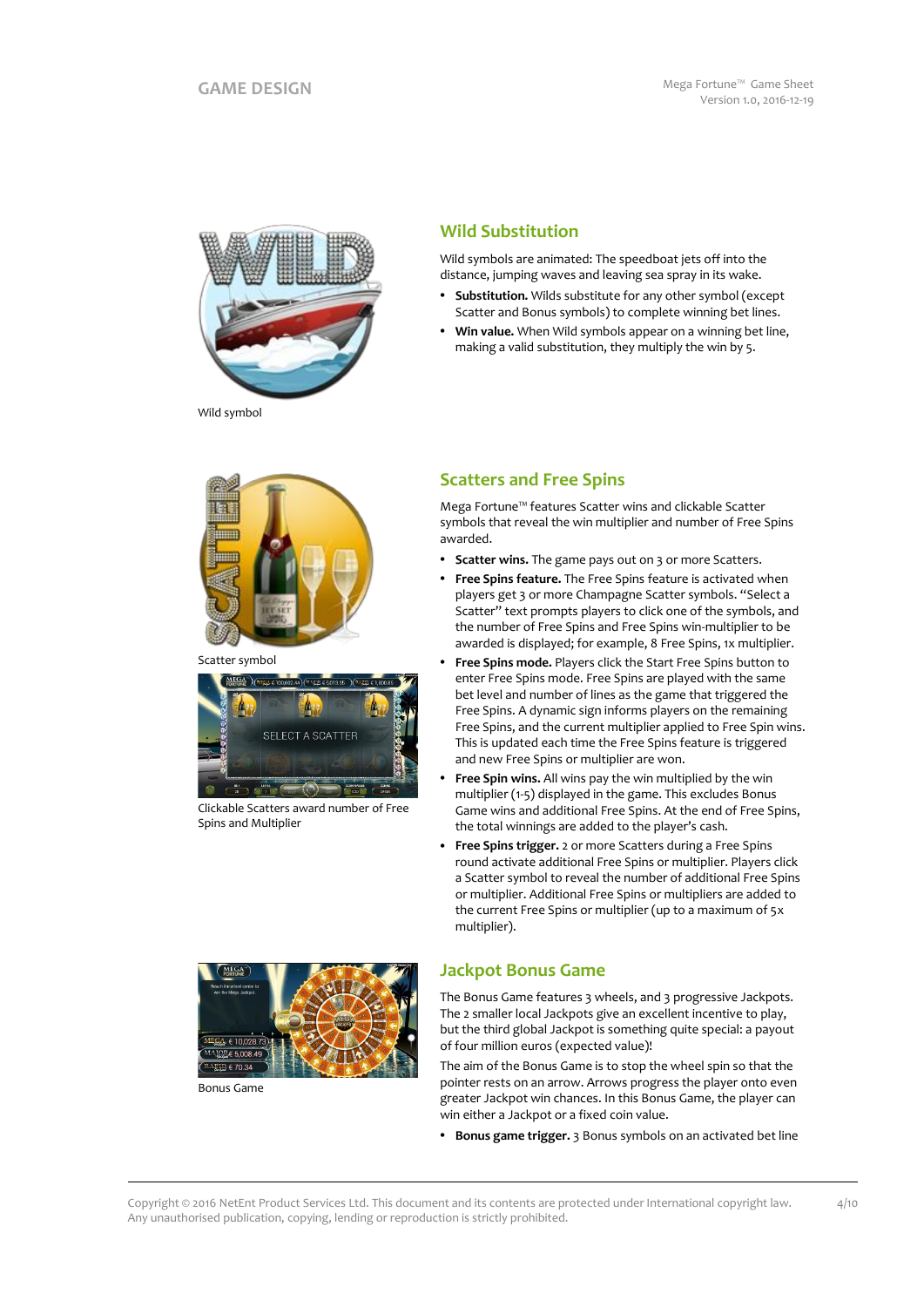start the Bonus Game. **Note:** Only one Bonus Game is awarded per spin. Wilds do not substitute for Bonus symbols.

- **Bonus game start.** When the player enters the Bonus Game, the outer wheel is already spinning. Players are instructed to click STOP to stop the wheel. Alternatively, players can wait for the auto stop countdown.
- **Bonus game finish.** The Bonus Game ends when either a coin value or Jackpot has been won. A win presentation screen shows the value of the win. The player must click BACK TO GAME to continue playing the main game.



Paytable page 1

## **Paytable**

Main slot winnings are paid out depending on the symbols displayed on a bet line when the reels come to a stop. For a combination of regular symbols to be a winning combination, at least 1 of the symbols must be displayed on the first slot reel, and the remaining symbols must be next to each other on the enabled bet line. The in-slot paytable displays the payout for each winning combination.

Mega Fortune™ features a 2 page paytable. Players click the Information button to display the first page which shows the payout and payout rules for the Wild, Scatter and Bonus symbols. The second page, accessible by clicking the right arrow displays the number of coins won for each winning symbol combination in the main game, as well as a graphical display of the bet lines and the general payout rules. To return to the game, players click the return to game arrow.



**Bet Lines**

Copyright © 2016 NetEnt Product Services Ltd. This document and its contents are protected under International copyright law. Any unauthorised publication, copying, lending or reproduction is strictly prohibited.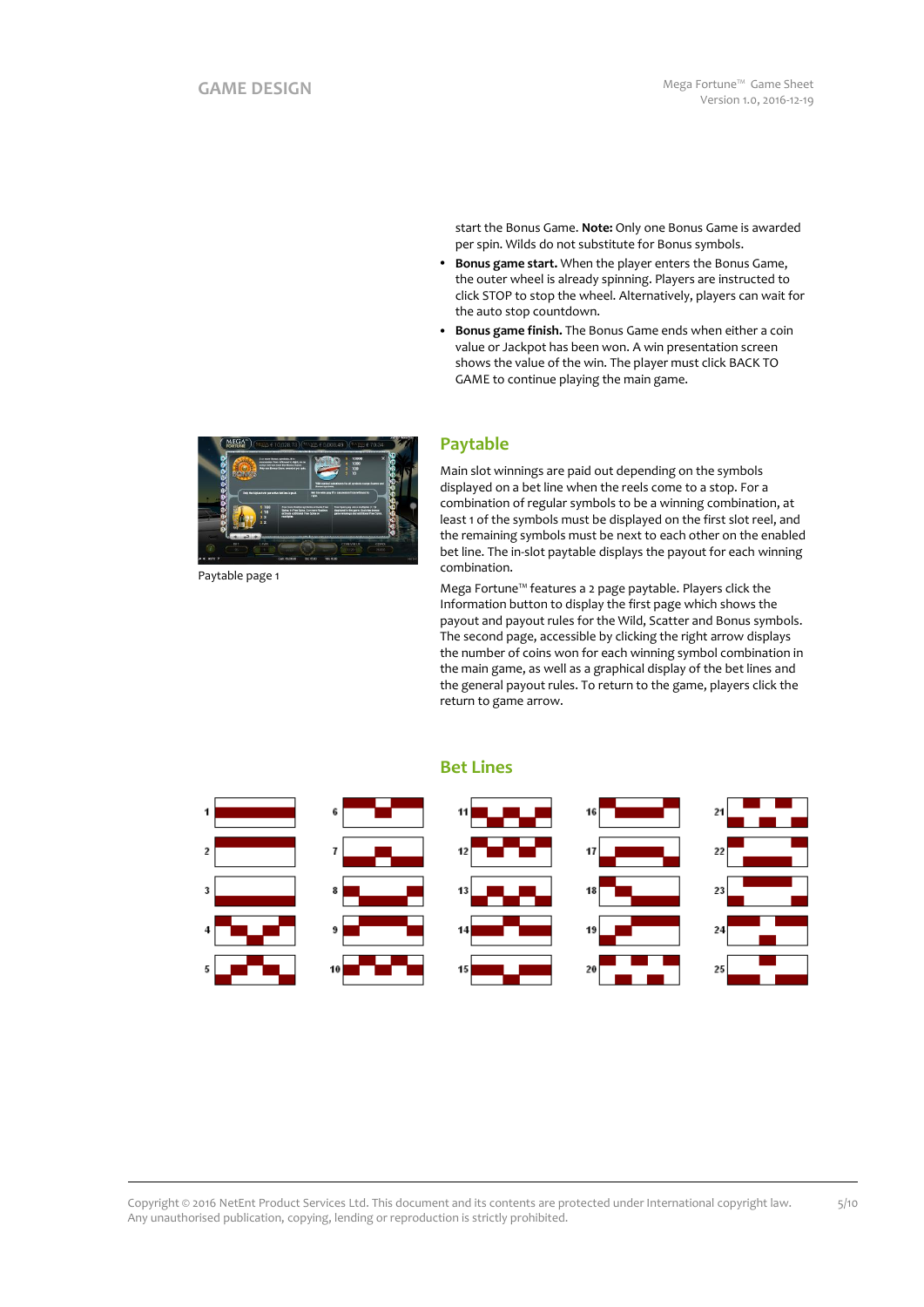### <span id="page-5-0"></span>**Payout Summary**

### GAME RETURN TO PLAYER (RTP)

- Total: 96.6%
- Main game: 62.8%
- Free Spins: 16.8%
- Bonus game: 9.3%
- Jackpots: 7.6%

#### **HIT FREQUENCY**

- Total: 52.6%
- Free Spins: 52.6%
- Into Free Spins: 0.7%
- Bonus game: 1.2%

#### MAXIMUM PAYOUT (EXCLUDING JACKPOT)

- Main Game: €20 000 / 40 000 coins on a single bet line
- Main Game: €21 620 / 43 240 coins max coinciding win
- Free Spins: €100 000 / 200 000 coins on a single bet line
- Free Spins: €108 100 / 216 200 coins max coinciding win
- Bonus game: €3 750 / 7 500 coins max win in feature

**Note**: The maximum win of a game round may be higher than the maximum coinciding win, since a game round may include several spins.

| <b>JACKPOT ID</b> | <b>NAME</b> | <b>EXPECTED VALUE</b> | <b>HIT FREQUENCY</b>                                                       | <b>DEFAULT SEED</b> | <b>CONTRIBUTION</b><br><b>RATIO</b> | <b>COMMISSION</b> | <b>LIABILITY</b> | <b>TYPE</b> |
|-------------------|-------------|-----------------------|----------------------------------------------------------------------------|---------------------|-------------------------------------|-------------------|------------------|-------------|
| megajackpot3      | Rapid       | 541                   | From main game:<br>0.102%<br>From bonus game:<br>8.32% (at max bet)        | 50                  | 0.01                                |                   | Licensee         | Local       |
| megajackpot2      | Major       | 54100                 | From main game:<br>0.00102%<br>From bonus game:<br>0.0832% (at max bet)    | 5000                | 0.01                                |                   | Licensee         | Local       |
| megajackpot1      | Mega        | 3810000               | From main game:<br>0.0000705%<br>From bonus game:<br>0.00576% (at max bet) |                     | 0.055                               | 0.02              | Supplier         | Pooled      |

#### JACKPOT DETAILS

#### PAYOUT RULES IN MAIN GAME

- Bet line wins are multiplied by the number of coins bet per bet line.
- Wild symbol substitutes for all symbols except Scatters and Bonus wins.
- Scatter wins pay total bet x multiplier.

#### PAYOUT RULES IN FREE SPINS

- Number of Free Spins won and Free Spins win multiplier vary depending on the Scatter selected by the player when entering Free Spins.
- Multipliers are added together to a maximum value of 5.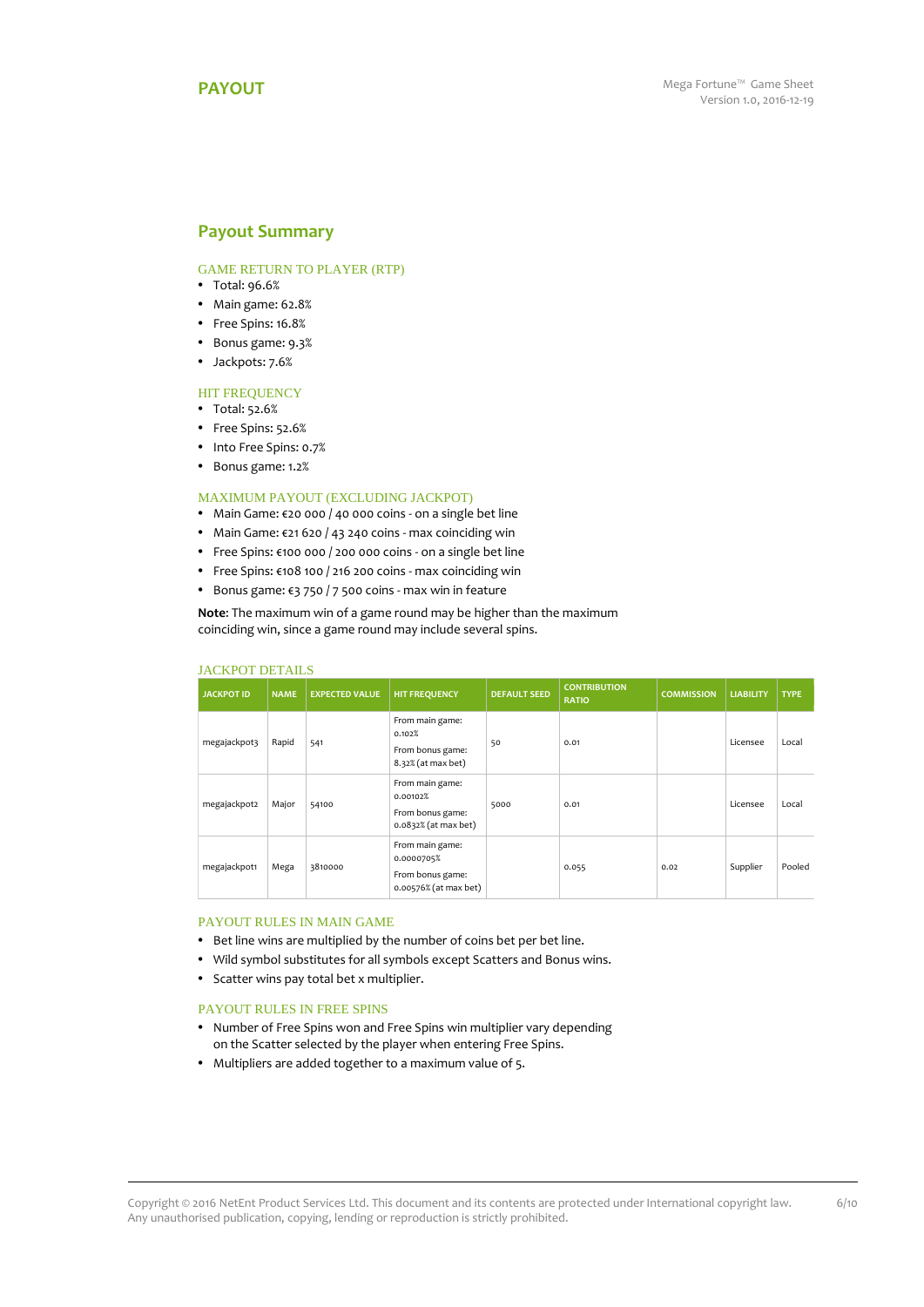## **Paytable**





Paytable page 2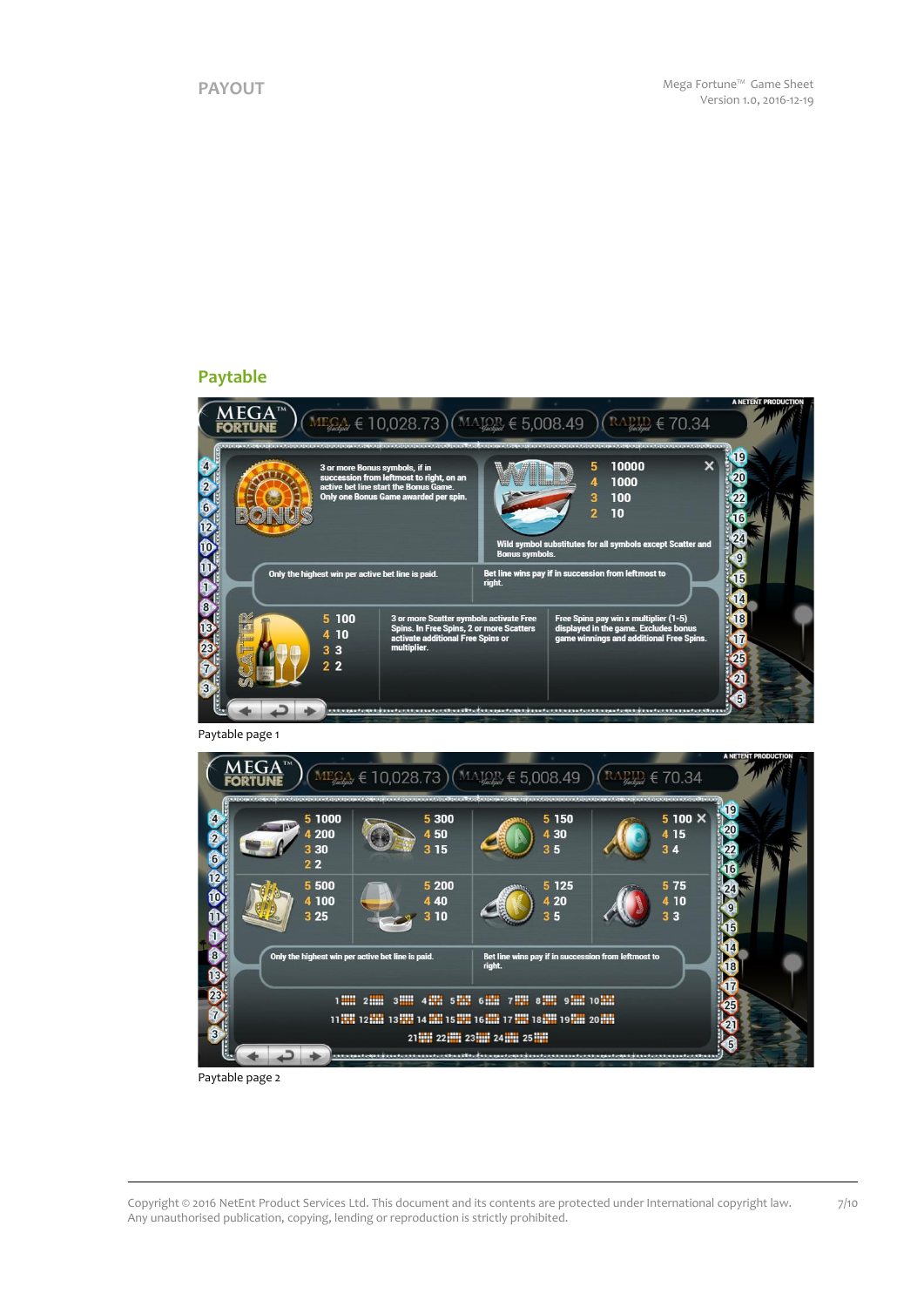## **Randomisation**

#### RANDOM NUMBER GENERATOR (RNG)

The algorithm used for random number generation (RNG) is Fortuna, a cryptographically secure pseudorandom number generator (PRNG) devised by Bruce Schneier and Niels Ferguson. For more information, see the document Random Number Generation.

The Random Number Generator and its implementation has been tested and approved/certified for randomness according to prevailing industry standards by an accredited, independent, 3rd party test facility.

#### ALGORITHM FOR A RANDOM REEL POSITION

A reel represents an array of symbols where each symbol has an index ("a position").

- 1. A random number between 0 (zero) and the length of the reel is acquired.
- 2. The random number is added to the game as "the new reel position to use".

#### **Malfunction Management**

If a player attempts to access a game using an invalidated session, (for example, due to inactivity or system restart) an error message is displayed in the game. The player can then log on again and resume game play. The game state is always stored so the player can resume game play exactly where he or she left off.

In case of an HTTP error, network timeout or server error a "technical error" message will be displayed to the player and the game will stay in an "unavailable" state until the player reloads the game at a time when the game becomes available.



If a session times out, a "session timeout" message will be displayed to the player and the game will stay in an "unavailable" state until the player reloads the game.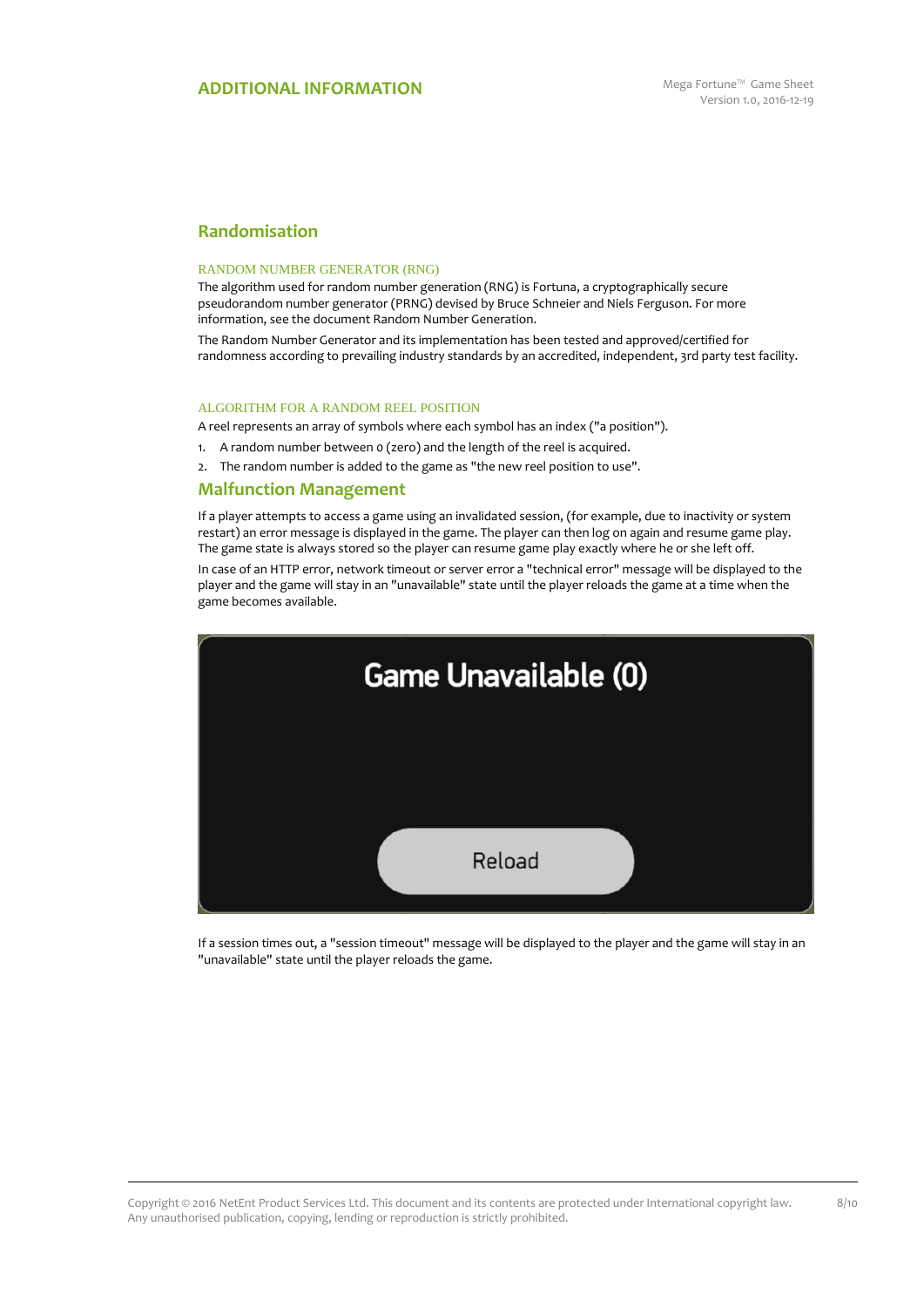

In case of an "out of money" event, an "out of money" message will be displayed to the player and the game will stay in an "unavailable" state until the player reloads the game.



(Italy jurisdiction only) Further information on management of malfunctions is also described in section 3.2.1 of the Gaming Platform (Progetto Della Piattaforma Di Gioco) document. This document provides details on how a player is informed of balance return payments and the technical process.

Information regarding session timeouts and malfunctions is provided to the player via the game rules. Specifically, the player is informed that "In the event of malfunction of the gaming hardware/software, all affected game bets and payouts are rendered void and all affected bets refunded."

#### **Information to the Player**

Players receive a response required message every hour of continuous play: They cannot continue playing unless they respond to the message which provides them with details about the amount bet and won so far during game play.

Players also have access to their game session history and game rules from within the game at all times.

#### **Game Simulation**

A demo version of the game is available at http://www.netent.com/games/